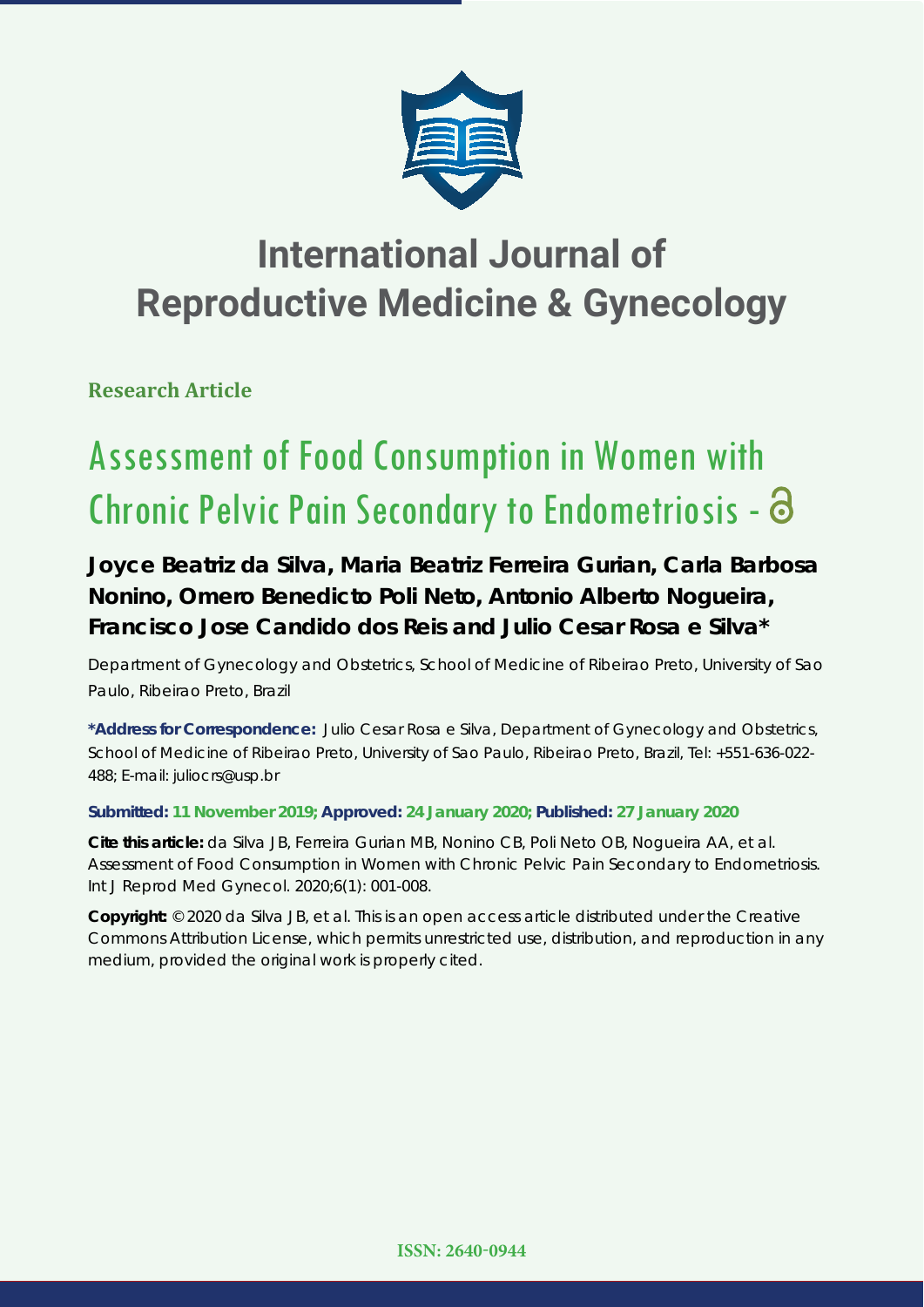#### **ABSTRACT**

Introduction: To assess food consumption and to analyze the lipid profile of women with a clinical diagnosis of Chronic Pelvic Pain (CPP) secondary to endometriosis and to other causes of the disease.

**Methods:** This was an observational case-control study conducted on 91 women, 46 of them with CPP secondary to endometriosis and 45 with CPP secondary to other causes. The subjects were submitted to a dietary survey by an indirect method (24-hour food recall) in order to assess their nutritional status and food intake. A 5-ml blood sample was collected for the analysis of lipid profile, clinical pain intensity was determined by a Visual Analogue Scale (VAS), and anxiety and depression symptoms were determined using the Hospital Anxiety and Depression (HAD) scale.

 **Results:** The groups did not differ in terms of mean age, BMI or percent body fat. Assessment of food, calorie and micronutrient consumption revealed that lipid intake differed between groups ( $p = 0.0347$ ), with a mean value of 58.29 ± 40.78 g for the endometriosis group and a mean value of 48.10 ± 31.53 g for the group with CPP secondary to other causes. Regarding the micronutrients analyzed, there was a difference in zinc, with a mean value of 11.46 ± 9.98 mg for the group with CPP secondary to endometriosis and a mean value of  $8.17 \pm 7.77$  mg for the group with CPP secondary to other causes ( $p = 0.0417$ ) and in the amino acid tryptophan, with a mean intake of 506.55 ± 407.89 for the group with CPP secondary to endometriosis and a mean intake of 373.57 ± 3982.48 mg for the group with CPP secondary to other causes ( $p = 0.0494$ ).

**Conclusion:** Patients with CPP secondary to endometriosis have a higher intake of lipids, zinc and tryptophan that may be associated with this disease.

Keywords: Chronic pelvic pain; Food analysis; Lipid profile; Pain intensity; Anxiety; Depression

#### **INTRODUCTION**

Chronic Pelvic Pain (CPP) is a frequent complaint in gynecological practice, producing suffering, compromising the quality of life of women and involving high costs for health care services [1]. The prevalence of CPP has not been well established, but the estimate is that 3.8% of women aged 15 to 73 years and 14 to 24% of women of reproductive age have CPP [2,3].

One of the gynecological issues related to CPP is endometriosis, whose major clinical problem is pain syndrome, manifesting as dysmenorrhea, acyclic pelvic pain, dyspareunia and painful defecation, in addition to infertility [4], contributing to high costs for the health care system and representing a substantial physical and psychological burden for affected women [5].

The presence of endometriosis exceeds 30% among women with CPP submitted to laparoscopy [3]. The mechanisms involved in its etiopathogenesis and the association with its symptoms are still unclear. Endometriosis has a complex and multifaceted etiology that is difficult to understand, but it probably involves hormonal, anatomical, genetic, immune and inflammatory factors [6]. Evidence suggests that pain may be caused by peritoneal inflammation [7], a higher concentration of pro-inflammatory cytokines such as TNF-*α*, IL-1*β* and IL-6, which activates macrophages, inducing the formation of lipid peroxidation and others products of the interaction between the apolipoproteins and peroxides, triggering the production of antibodies [8,9].

Few studies have explored the influence of food on the risk of developing endometriosis, however, it is known that some specific nutrients may have a role in the etiopathology of the disease, which makes the diet a potentially modifiable risk factor. Some studies suggest that endometriosis may originate or be associated with oxidative stress, which is the imbalance between the production of free radicals and antioxidants [10].

Zinc (Zn) is a mineral that participates in the regulation of the chronic inflammatory state, reducing inflammatory cytokines and oxidative stress, playing a substantial role in growth and development, acting as a signal, through its three functions: catalytic, structural and regulatory. Its high concentration is associated with a compromised lipid profile and higher risk of metabolic syndrome [11].

In addition, tryptophan, which is an indispensable amino acid

**SCIRES Literature - Volume 6 Issue 1 - www.scireslit.com Page - 002**

provided by dietary proteins and serotonin precursor, performs several physiological functions [12]. It has been associated to the production of metabolites and can be involved in the control of inflammation, being associated with aging and regulation of energy homeostasis and mood improvement [13].

The dietary pattern of the general population has undergone several changes from natural foods rich in nutrients, antioxidants and phytochemicals to refined, processed and ultra-processed foods, making Western diets often caloric without adequate nutrients and causing an imbalance that can contribute to the onset or worsening of diseases such as endometriosis and recurrent spontaneous abortions [14].

A diet rich in fats (45% of the daily calorie requirements), can increase oxidative stress and the inflammatory process, increasing the risk of developing endometriosis. On the other hand, consumption of omega-3 can decrease the risk of endometriosis by up to 50%, for every 1% of energy from Omega-3 [15].

The planning of an effective treatment in all its aspects may help an early identification of the problems of CPP secondary to endometriosis, representing a very important intervention for the reduction and relief of the suffering of affected women. Within this context, the identification of dietary factors as well as other factors associated with the life style of these patients, may influence both the symptoms and evolution of this disease.

Thus, the objective of the present study was to assess the food consumption and lipid profile of women with a clinical diagnosis of CPP secondary to endometriosis and to compare these patients to women with CPP secondary to other causes.

#### **MATERIALS AND METHODS**

The description of the present study follows the Strengthening the Reporting of Observational Studies in Epidemiology (STROBE) guidelines (http://www.strobe-statement.org) [16]. This was an observational study of the case-control type, which was approved by the Ethics Committee of the Faculty of Medicine of Ribeirao Preto, University of de Sao Paulo (FMRP-USP). All subjects included gave written informed consent to participate in the study. Women diagnosed with CPP at the Pelvic Pain Outpatient Clinic of the University Hospital (HCFMRP-USP) were invited to participate in the study before starting any treatment.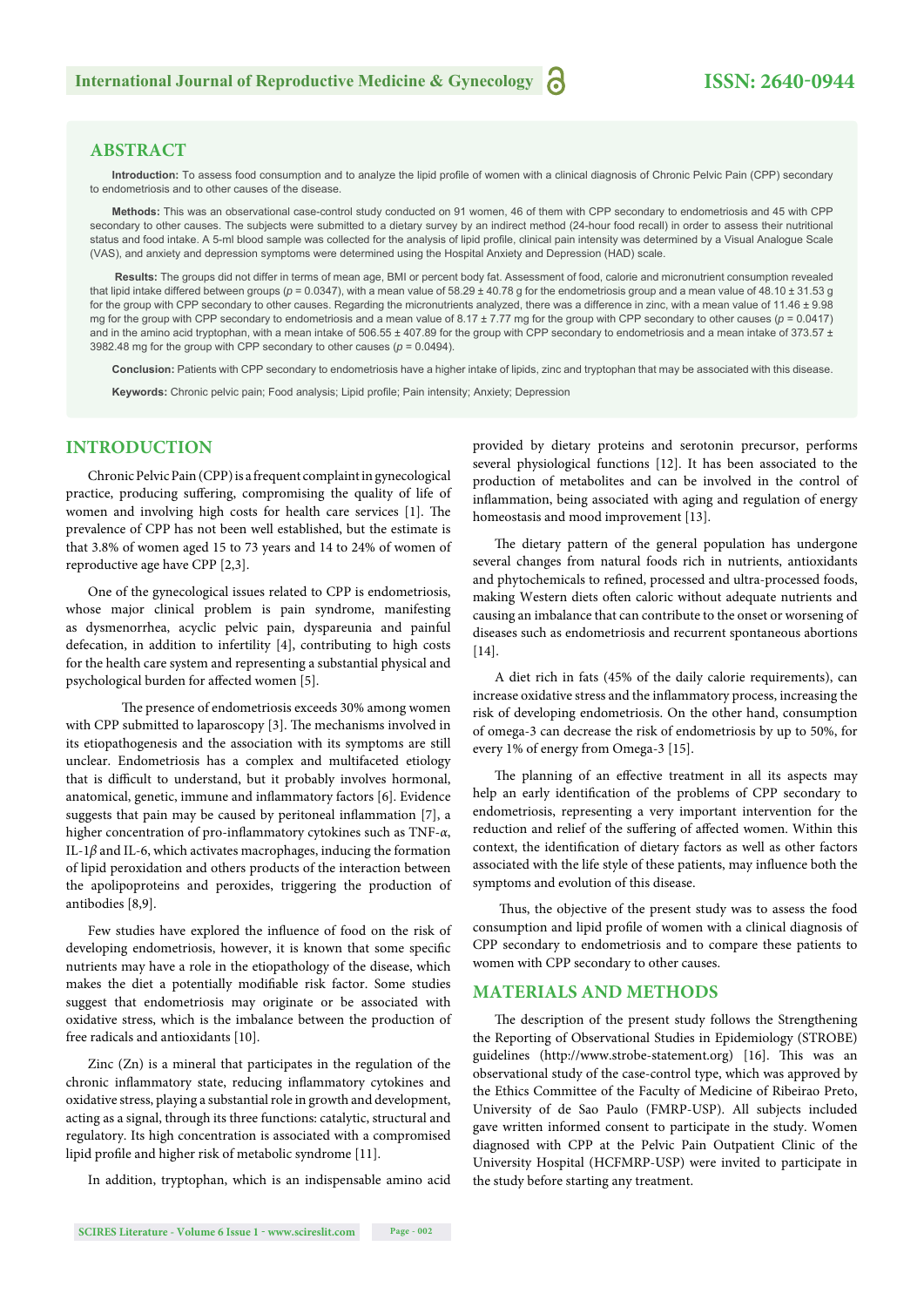Inclusion criteria were: women aged 18 to 49 years, in menarche, with a diagnosis of CPP characterized by a duration of at least six months and of sufficient intensity to interfere with habitual activities, requiring clinical or surgical treatment. Women older than 50 years and in menopause, smokers, pregnant women, women breastfeeding during the last six months and women who refused to participate were excluded from the study. Informed consent was obtained before intervention.

Women who agreed to participate in the study were scheduled for evaluation between days 3 to 7 of the menstrual cycle and instructed not to modify their eating behavior, to come to the clinic after a 12 hour fast [17], and not to ingest caffeine-containing products such as coffee, tea or chocolate, [18] alcoholic drinks [19] or medications [20] during a 24-hour period before blood collection. Percent body fat was determined by electronic analysis (bioelectrical impedance) and a blood sample was obtained for the determination of lipid profile. Questionnaires were filled out and data were collected on the day of assessment.

The intensity of clinical pain was assessed using a Visual Analogue Scale (VAS) [21,22] which consists of an uninterrupted 10 cm long line where the patient is instructed to mark the point that corresponds to her reported pain, with the beginning of the scale (0) corresponding to "absence of pain" and the end (10) corresponding to the "worst pain ever experienced or imagined". For the classification of pain according to the VAS, we considered 5-44 mm to be mild pain, 45-74 mm to be moderate pain, and 75 to 100 mm to be severe pain [23].

The Hospital Anxiety and Depression scale (HAD) was used to assess anxiety and depression symtpoms. The scale consists of 14 items divided into two subscales of seven well-defined items each for each mood disorder. Seven items correspond to anxiety (HAD-A) and seven to depression (HAD-D). Four alternatives are available for each item, with a score ranging from 0 to 3. The sum of scores obtained for the items of each subscale provides a total score ranging from 0 to 21, with a cut-off point of 8 for anxiety and of 9 for depression [24]. Socio demographic data such as schooling, marital status and parity were also recorded on the same day.

The dietary survey is an indirect method for the assessment of food intake by each subject. In the present study we used the 24-hour food recall (R24h) [25] which consists of verbal information provided by the subject about her food intake in the last 24 hours preceding the interview, with data about habitually consumed foods and drinks being also obtained [26].

Data were analyzed statistically with the aid of the SAS University® software, Institute Inc., SAS Campus Drive, Cary, NC (2016) [27] and the results are reported as mean ± standard deviation or median and range, according to distribution. An exploratory analysis of the data was first carried out by measuring the central position of dispersal and by constructing normality graphs. Due to the asymmetry of distribution of some variables, the nonparametric Mann-Whitney test was used to compare the distributions of the quantitative variables in relation to the study groups.

Food consumption was analyzed quantitatively using the Diet Smart software - (Smardata solucoes inteligentes, Mococa) (2015) [28]. Energy and macronutrient intake was calculated and compared to the Acceptable Macronutrient Distribution Ranges (AMDRs) [29-31], which recommend a calorie intake of 45 to 65% from carbohydrate, 10 to 35% from proteins, and 20 to 35% from lipids. Micronutrient intake data were compared to the recommendations of the Dietary Reference Intakes (DRIs) [32] and to the Estimated Average Requirements (EAR), which recommend the following quantities of nutrients for subjects of the age and sex analyzed: calcium (800-100 mg/day), iron (5-6 mg/day), magnesium (255-265 mg), zinc (6.8 mg), selenium (45 μg), vitamin A (500 μg), vitamin C (60 mg), vitamin D (10 μg), vitamin E (12 mg), and tryptophan (4 mg/kg).

#### **RESULTS**

A total of 122 women with a clinical diagnosis of CPP were invited to participate in the study. Ninety-six were evaluated and 7 of them were excluded because they did not meet the inclusion criteria of the study or they were in menopause, a period that interferes with body fat percentage. Thus, 91 women were left, 45 of them diagnosed with CPP secondary to other causes, forming the group of CPP without endometriosis, and 46 diagnosed with CPP secondary to endometriosis, forming the group of CPP with endometriosis. As shown in the flowchart (Figure 1), the women were recruited and evaluated during the period from April 2014 to October 2015.

Table 1 lists the baseline demographic data for the two groups. Comparison of baseline data between groups revealed a significant difference ( $p < 0.05$ ) in parity and in VAS data, with the endometriosis group showing a higher mean pain value on the scale than the group without endometriosis.

Table 2 lists analysis of the food recall of women with CPP with and without endometriosis regarding macronutrients revealed no difference in calorie or carbohydrate intake between groups, whereas lipid consumption was greater among the women with endometriosis.

The intake of most micronutrients did not differ between groups, except for zinc and tryptophan, whose intake was higher among women with endometriosis.

The lipid profile revealed that both groups had mean serum concentrations of total cholesterol, LDL cholesterol, HDL cholesterol and triglycerides within the normal ranges as recommended by the SBC Directives (2017) [33], with no difference between groups.

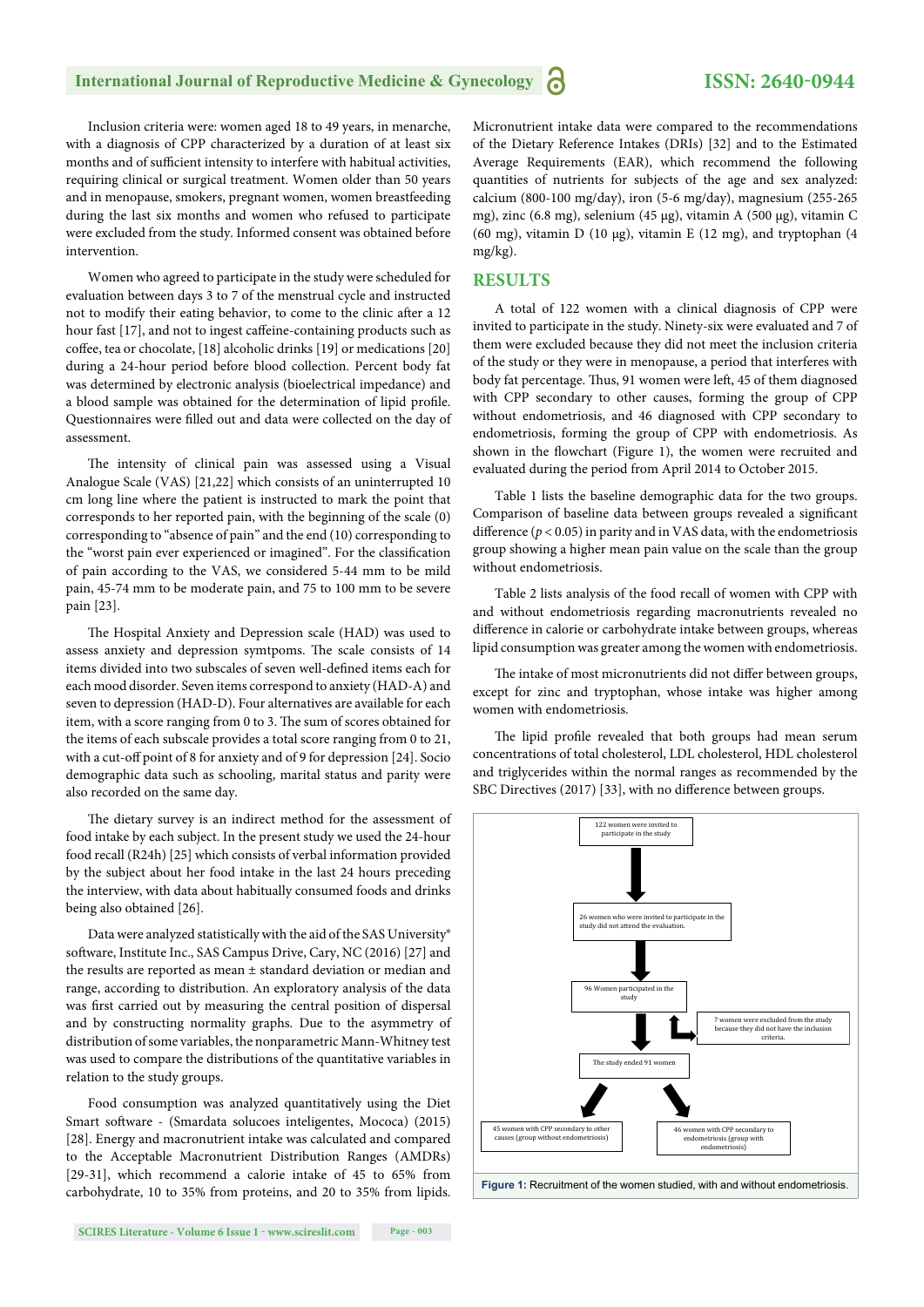| <b>Parameters</b> | With endometriosis | <b>Without endometriosis</b> | р.     |
|-------------------|--------------------|------------------------------|--------|
| N                 | 45                 | 46                           |        |
| Age               | $36.78 \pm 7.58$   | $38 \pm 7.42$                | 0.3277 |
| Parity            | $1.42 \pm 1.25$    | $2.1 \pm 1.24$               | 0.0176 |
| <b>BMI</b>        | $29.26 \pm 6.23$   | $30.84 \pm 6.22$             | 0.2681 |
| %BF               | $34.92 \pm 6.1$    | $36.01 \pm 6.22$             | 0.2733 |
| <b>WHR</b>        | $0.83 \pm 0.09$    | $0.84 \pm 0.76$              | 0.1937 |
| Anxiety           | $9.97 \pm 5.06$    | $10.56 \pm 4.11$             | 0.5014 |
| Depression        | $8.24 \pm 5.28$    | $9.23 \pm 4.36$              | 0.1905 |
| <b>VAS</b>        | $7.2 \pm 2.05$     | $6 \pm 2.62$                 | 0.0375 |

**Table 2:** Dietary variables of women with CPP with endometriosis and women with CPP without endometriosis.

| <b>Dietary variables</b>                                                                                                                                              | <b>References</b> | <b>With endometriosis</b><br>$n = 45$ |            | Without endometriosis $n = 46$ |           |        |
|-----------------------------------------------------------------------------------------------------------------------------------------------------------------------|-------------------|---------------------------------------|------------|--------------------------------|-----------|--------|
| kcal/day                                                                                                                                                              | <b>WHO/1998</b>   | Mean                                  | <b>SD</b>  | Mean                           | <b>SD</b> | p.     |
| 24 h calories                                                                                                                                                         | 2000              | 1633.76                               | ±714.63    | 1473                           | ± 691.60  | 0.1398 |
| <b>Macronutrients</b>                                                                                                                                                 | <b>RDA (2002)</b> | Mean                                  | <b>SD</b>  | Mean                           | <b>SD</b> | р.     |
| Carbohydrates, g/day                                                                                                                                                  | $130$ g/day       | 201.73                                | ± 97.61    | 368.19                         | ± 157.45  | 0.9462 |
| Proteins, g/day                                                                                                                                                       | 46 g/day          | 76.86                                 | ± 42.09    | 66.12                          | ± 35.91   | 0.1388 |
| Lipids, g/day                                                                                                                                                         | 65 g/day          | 58.29                                 | ± 40.78    | 48.10                          | ± 31.53   | 0.0347 |
| <b>Micronutrients</b>                                                                                                                                                 | DRIs (2006)       | Mean                                  | SD         | Mean                           | <b>SD</b> | р.     |
| Vitamin A, µg                                                                                                                                                         | 500 mcg           | 300, 53                               | $±$ 420.09 | 576.74                         | ± 293.02  | 0.1862 |
| Vitamin C                                                                                                                                                             | 60 mg             | 144.58                                | ± 288.42   | 111.48                         | ± 128.57  | 0.4532 |
| <b>Vitamin E</b>                                                                                                                                                      | 12 <sub>mg</sub>  | 11.04                                 | ± 7.50     | 8.53                           | ± 3.78    | 0.2353 |
| Vitamin D, µg                                                                                                                                                         | 10 mcg            | 1.92                                  | ± 2.46     | 20.17                          | ± 10.48   | 0.4543 |
| Calcium                                                                                                                                                               | 800 - 1000 mg     | 486.95                                | ± 402.68   | 369.94                         | ± 281.28  | 0.2171 |
| Iron                                                                                                                                                                  | $5 - 6$ mg        | 11.54                                 | ± 6.86     | 22.15                          | ±75.77    | 0.9399 |
| Magnesium                                                                                                                                                             | 255 - 265 mg      | 185.38                                | ± 94.08    | 163.79                         | ± 111.78  | 0.153  |
| Zinc                                                                                                                                                                  | $6 - 8$ mg        | 11.46                                 | ± 9.98     | 8.17                           | ± 7.77    | 0.0417 |
| <b>Selenium</b>                                                                                                                                                       | 45 mcg            | 24.58                                 | ± 22.48    | 27.81                          | ± 26.10   | 0.5649 |
| Tryptophan                                                                                                                                                            | 4 mg/kg           | 506.55                                | ± 407.89   | 373.57                         | ± 392.48  | 0.0494 |
| Lipid profile                                                                                                                                                         | SBC (2017)        | Mean                                  | <b>SD</b>  | Mean                           | <b>SD</b> | р.     |
| Total cholesterol (mg/dl)                                                                                                                                             | $< 200$ ma/dl     | 191.11                                | ± 41.04    | 198.2                          | ± 42.32   | 0.2785 |
| LDL (mg/dl)                                                                                                                                                           | 100 - 129 mg/dl   | 119.13                                | ± 41.04    | 124.7                          | ± 40.66   | 0.4798 |
| HDL (mg/dl)                                                                                                                                                           | 40 - 60 mg/dl     | 45.9                                  | ± 12.73    | 51.5                           | ± 28.54   | 0.8550 |
| Triglycerides (mg/dl)                                                                                                                                                 | $< 150$ mg/dl     | 111.62                                | ± 52.85    | 115.1                          | ± 50.85   | 0.5228 |
| WHO: World Health Organization RDA: Recommended Dietary Allowances; DRIs: Dietary Reference Intakes; Nonparametric Mann Whitney test; Brazilian Society<br>Cardiology |                   |                                       |            |                                |           |        |

Table 3 lists percent consumption according to Recommended Dietary Allowances (RDA) and DRIs [32]. It can be seen that the highest percentage of both groups (CPP secondary to endometriosis and CPP secondary to other causes) consumed appropriate amount of both carbohydrates and lipids. Regarding proteins, a higher percentage of both groups consumed quantities above recommendations, with no difference between groups ( $p > 0.05$ ).

Regarding micronutrients, both groups consumed lower levels than recommended of vitamins A, C, D and of minerals such as calcium, iron, magnesium, and selenium. The group with endometriosis had a greater percentage of zinc consumption lower

than recommended, whereas in the group without endometriosis the highest percentage of consumption was above recommended levels.

#### **DISCUSSION**

The present study assessed the food consumption and lipid profile of women with a clinical diagnosis of CPP secondary to endometriosis and secondary to other causes. Analysis of food intake revealed a greater intake of lipids, zinc and tryptophan by women with endometriosis.

Lipids are involved in a variety of biological functions [34], are absorbed in the organism as fatty acids and have been shown to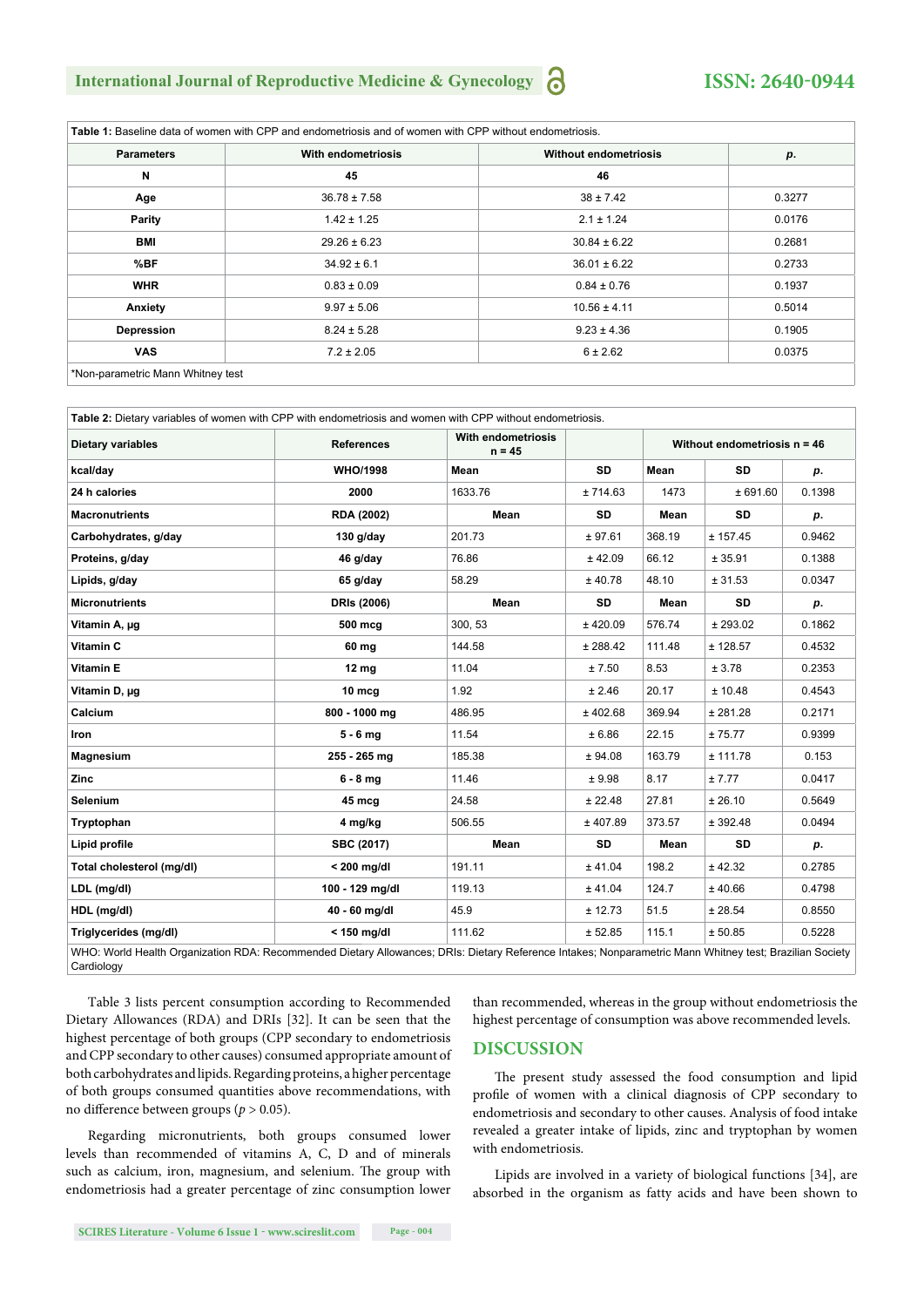| <b>Macronutrients</b> |                                      | <b>With endometriosis</b> |                               |                                      | <b>Without endometriosis</b> |                               |  |  |
|-----------------------|--------------------------------------|---------------------------|-------------------------------|--------------------------------------|------------------------------|-------------------------------|--|--|
|                       | <b>Below recommended</b><br>intake % | Adequate<br>intake %      | Above recommended<br>intake % | <b>Below recommended</b><br>intake % | Adequate<br>intake %         | Above recommended<br>intake % |  |  |
| Carbohydrates         | 30.23                                | 55.81                     | 13.95                         | 26.19                                | 61.9                         | 11.9                          |  |  |
| Proteins              | 2.22                                 | 11,11                     | 86.67                         | 0                                    | 13.04                        | 86.96                         |  |  |
| Lipids                | 6.67                                 | 68.89                     | 22.22                         | 13.04                                | 63.04                        | 23.91                         |  |  |
| <b>Micronutrients</b> | <b>Below recommended</b><br>intake % | Adequate<br>intake %      | Above recommended<br>intake % | <b>Below recommended</b><br>intake % | Adequate<br>intake %         | Above recommended<br>intake % |  |  |
| Vitamin A             | 82.6                                 | 0                         | 17.39                         | 84.4                                 | 2.22                         | 13.3                          |  |  |
| Vitamin C             | 60                                   | 0                         | 40                            | 56.5                                 | 0                            | 43.5                          |  |  |
| Vitamin E             | 78.2                                 | 0                         | 21.7                          | 100                                  | 0                            | 0                             |  |  |
| Vitamin D             | 91.3                                 | 0                         | 8.7                           | 86.6                                 | 0                            | 13.3                          |  |  |
| Calcium               | 86.9                                 | 10.86                     | 2.17                          | 80                                   | 8.8                          | 10.86                         |  |  |
| Iron                  | 13                                   | 2.17                      | 84.78                         | 15.55                                | 11.11                        | 73.33                         |  |  |
| Magnesium             | 84.78                                | 4.34                      | 10.86                         | 75.5                                 | 4.44                         | 20                            |  |  |
| Zinc                  | 51.1                                 | 15.5                      | 34.7                          | 28.8                                 | 17.7                         | 53.3                          |  |  |
| Selenium              | 76.08                                | 2.17                      | 21.7                          | 80                                   | 2.22                         | 17.7                          |  |  |

**Table 3:** Percent consumption of macronutrients and micronutrients by women with chronic pelvic pain with and without endometriosis.

modulate the acute and chronic nociceptive response in animal studies [35]. Zinc is essential for the activity of some antioxidant enzymes, playing a role in the modulation of homeostasis [36]. Tryptophan is an essential amino acid which is not produced by our organism but which is obtained through the diet by the consumption of proteinrich foods [37]. Tryptophan also is a precursor of metabolites such as serotonin, an important neurotransmitter that modulates various physiological behaviors and functions such as sleep, mood, appetite, learning, and memory [37].

Some studies have suggested that the diet can make a positive contribution to the reduction of symptoms and to the control of systemic oxidative stress by providing a high consumption of antioxidant nutrients or that these nutrients can be provided in the form of supplements [12].

Western diets have high calorie levels and a low nutritional quality due to the exacerbated consumption of refined foods, fast foods and industrialized foods. The composition of the foods and the eating differences due to the seasonality of each region impair the assessment of the dietary habits of the population. Thus, methods such as food frequency questionnaires, periodic food recalls, and food weighing, among others, can facilitate this dietary evaluation [13].

In addition, pain can influence eating habits, causing a reduction of appetite and consequent changes in food choices [13]. Studies have demonstrated that a large proportion of patients with chronic pain do not consume daily amounts of vitamins and mineral provided by the intake of fruits, legumes and vegetables [35].

Epidemiological data regarding endometriosis and the diet are scarce [36] Parazzini et al, using the application of a food frequency questionnaire, observed that the intake of fruits, vegetables and legumes is associated with a low risk of developing endometriosis due to the high fiber content of these foods, whereas the consumption of sausage-like meats was identified as a risk factor for the development of the disease [37]. In a case-control study, Trabert et al, observed that an increased number of fruit portions consumed per day was connected to a higher risk of endometriosis, although these authors

did not determine a possible link between endometriosis and vegetable consumption [38]. In the present study we did not assess the frequency of each group of foods consumed by women with CPP with and without endometriosis, but we obtained the 24-hour food recall, which does not permit to predict the consumption of vegetables, legumes and fruits by these women as done in the cited studies.

The diet is a potentially modifiable risk factor for endometriosis, which is considered to be a chronic and progressive condition. Few studies have focused on the understanding and the mechanistic relationship of a specific dietary intake with the risk of endometriosis. However, a series of epidemiological studies have considered specific diets for endometriosis in the general population. For example, the consumption of fish rich in fatty acids such as omega 3, and of green vegetables, fruits and dairy products is not associated with an increased risk of endometriosis. In contrast, the intake of red meat, trans fats, saturated fats and dioxins may increase the risk of developing the disease [38-40], the same applying to the intake of alcohol, coffee and a diet rich in saturated fats and in foods exposed to environmental toxins [41].

Fatty acids increase the systemic levels of IL-6 and other inflammatory markers, which are present at higher concentrations in women with endometriosis [40]. Thus, a diet rich in antioxidants may protect women against the development of the disease. However, the link between excess weight, diet and risk of endometriosis continues to be uncertain [42,43]. Dysmenorrhea and pelvic pain can be relieved by the quality of food intake [44], with a possible reduction of inflammation being caused by the consumption of polyunsaturated fatty acids, by a diet poor in saturated fats and by the control of vitamin B1, magnesium, and vitamin E [45]. According to the present data, the mean lipid intake of women with CPP and endometriosis was higher, although we did not determine whether the fatty acids involved were polyunsaturated or saturated.

The mean lipid intake of women with CPP and endometriosis was higher than that of women with CPP without endometriosis, although this difference was not associated with the mean fat percentage of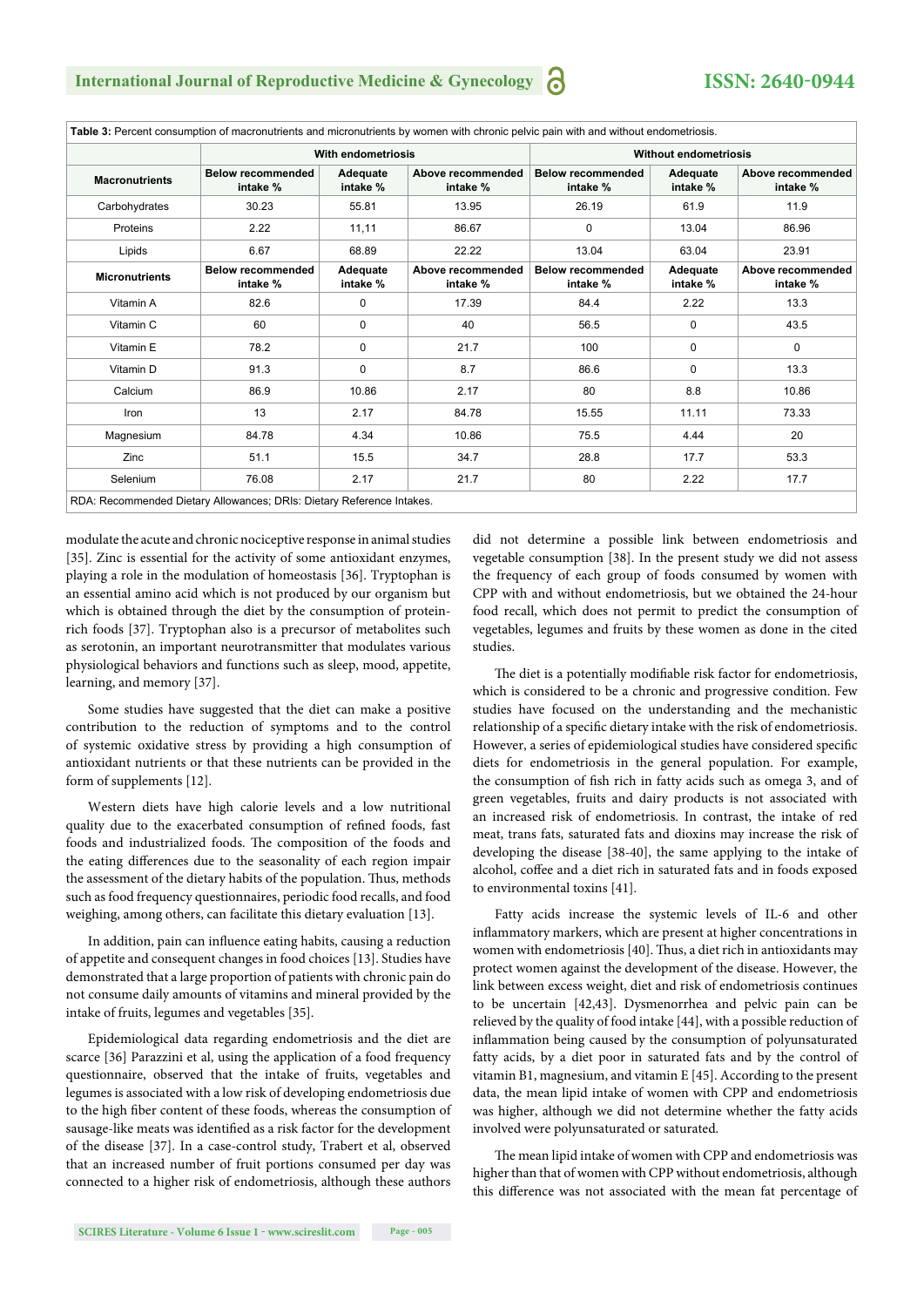### **International Journal of Reproductive Medicine & Gynecology** *C***<sub>2</sub> 1958N: 2640-0944**

the sample, since the group without endometriosis had a greater percentage and a lower intake of calories from lipids, a fact also observed with respect to total cholesterol, LDL-cholesterol, HDLcholesterol and triglycerides in the group without endometriosis. The similarity between the two groups in relation to cholesterol levels and their fractions, is probably because the two groups presents an inflammatory process related to CPD, secondary to endometriosis or secondary to other causes, despite having significantly different lipid intake. Fats may influence the concentrations of prostaglandins, possibly affecting ovarian function [46]. The diet has a strong impact on the elements of the pathogenesis of endometriosis such as oxidative stress, estrogen levels and prostaglandin metabolism [11] since the risk of endometriosis may be increased by exposure to estrogen and a fat-rich diet may increase the circulation of estrogens [47].

Lipid peroxidation, a phenomenon that contributes to the development and progression of chronic diseases with inflammatory characteristics such as endometriosis, can be prevented by the intake of antioxidant nutrients such as vitamins A, C and E, which are also involved in the removal of free radicals and ROS that involve the growth and adhesion of endometrial cells to the peritoneal cavity of women with endometriosis [11]. Other nutrients considered to be antioxidants are flavonoids and carotenoids, zinc, magnesium, manganese, chrome and selenium [48]. The antioxidants are produced by our organism and by enzymes or are absorbed from the diet and from nutrients, which are divided into two groups considered to form a defense line. One group acts by detoxifying the agent before it can cause damage and consists of reduced Glutathione (GSH), Superoxide Dismutase (SOD), catalase, Glutathione Peroxidase (GSH -Px), and vitamin E. The function of the other group is to repair the lesion by means of vitamin C and glutathione reductase (GSH-Rd) [49] According to Bosetti, et al. a diet rich in green vegetables and fruits includes various micronutrients, especially high levels of vitamin C, carotenoids, folic acid, and lycopene, which protect against cell proliferation [50]. The administration of a diet rich in the antioxidant vitamins A, C and E led to a reduction of markers of oxidative stress in patients with endometriosis [51]. Although our study did not assess the food frequency of women with and without endometriosis, our analysis of food intake showed that both groups ingested amounts of vitamin C exceeding daily recommendations, with no difference between groups.

The use of oxidant supplements in order to reduce oxidative stress has been investigated in various studies, but greater elucidation is needed to determine this benefit [51] According to Evans, Halliwel, the function of antioxidants is to equilibrate the system of protection of tissues and body fluids impaired by oxidative stress [52]. Excess oxidative stress may cause a depletion of antioxidants and their supplementation can be beneficial.

Studies have demonstrated an association of the severity of endometriosis with oxidative stress, age and serum vitamin E and lipids. High free radical concentrations occur through the inflammatory process in the pelvic region resulting from oxidative stress, reducing the potential of ROS [11]. In the present study we assessed the dietary intake of vitamin E rather than its serum concentration and observed that both CCP groups (with and without endometriosis) ingested lower vitamin E amounts than recommended by the RDA.

 In addition to being studied for its known action on bone metabolism, vitamin D has also been investigated for its antiinflammatory, immune-modulatory and anti-proliferative effects [13]. In their study, Lasco, Catalano, Benvenga administered a dose of 300,000 IU vitamin D before the menstrual period and observed a reduction of pain and of the use of Non-steroidal Anti-Inflammatory Drugs (NSAIDs) during the period compared to the placebo group, with a better response by patients who had reported a greater intensity of pain before the beginning of the study [53]. In the present study there was no difference in vitamin D intake between the two study groups, although the CPP group without endometriosis ingested expressive quantities of zinc compared to the CPP group with endometriosis.

The present study showed that, although intake was within recommended levels, women with endometriosis ingested a higher quantity of zinc than women without endometriosis. Studies have suggested that intracellular zinc depletion increases the expression of the proinflammatory cytokines Interleukin (IL) -6 and IL-8 via a nuclear pathway dependent on the kappa *β* factor (NF-*β*) and other markers of inflammation in vitro and in vivo [33].

Studies have shown a negative association between whole blood zinc concentration and the presence of endometriosis, in agreement with a report showing that mean daily zinc intake is lower in women with endometriosis than in women without the disease [51]. This differs from the present study, in which the group of women with CPP and endometriosis had a higher sink intake than women with CPP without the disease.

 In the present study, mean pain level was increased in the CPP group with endometriosis compared to the CPP group without endometriosis. Women with endometriosis have a high concentration of lipid peroxidation markers in blood and peritoneal fluid, which promotes cell adhesion and macrophage activation. Macrophages, in turn, release oxygen and nitrogen, leading to stress formation [13]. The predominance of M2 macrophages indicates an anti-inflammatory action and promotes angiogenesis and tissue restoration, whereas the predominance of M1 macrophages promotes inflammation, inhibiting angiogenesis and tissue remodeling. The greater the quantity of body fat present, the higher the predominance of M1 macrophages, with the possible presence of greater pain [54]. CPP patients without endometriosis have a higher fat percent and, according to the literature, the higher the fat percent, the greater the pain, explaining the fact that, although these patients represent a control group, they are also the group with CPP secondary to other causes, and even the CPP group with endometriosis has a fat percent higher than appropriate levels.

 5-Hydroxytryptophan (5-HTP) is a neurotransmitter that plays an essential role in nociception and mood regulation [55] having been associated with central and peripheral regulation of the nociceptive signal [54-56]. Changes in 5-HTP have been reported in patients with chronic pain and the present study showed a difference in mean tryptophan intake according to the food recall analyzed, with the group with CPP and endometriosis showing a greater intake and also a higher pain score compared to the CPP group without endometriosis.

Changes in the serum concentrations of cholesterol and its fractions (LDL - cholesterol and HDL - cholesterol) and of triglycerides may also contribute to the etiopathogeny of endometriosis due to increased oxidative stress, since women with endometriosis have elevated levels of antibodies that are markers of oxidative stress [57- 60]. The present study did not show a difference between the groups evaluated, both of which were within SBC recommendations (2017) [30].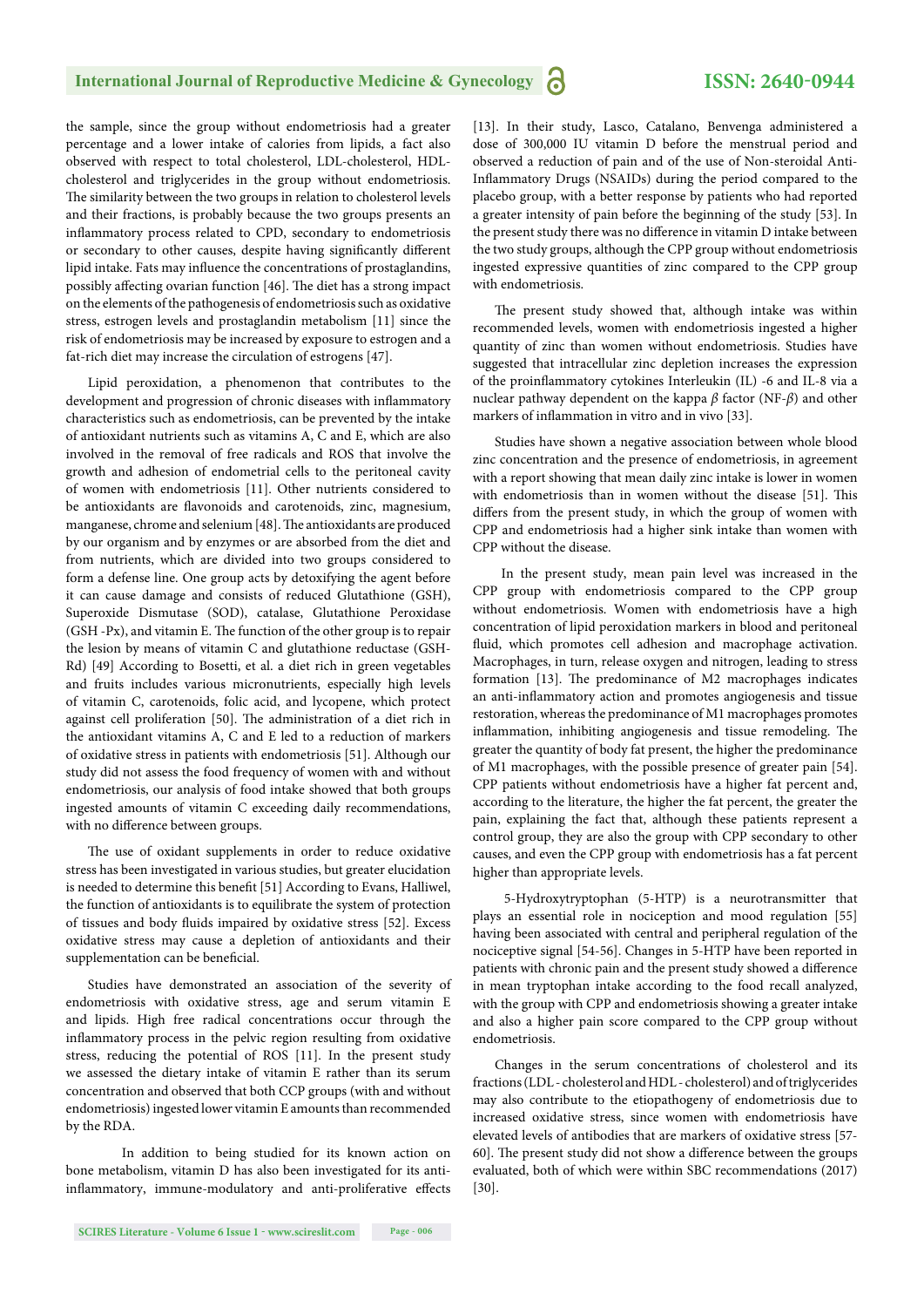#### **CONCLUSION**

Patients with CPP secondary to endometriosis have a greater intake of lipids, zinc and tryptophan than patients with CPP secondary to other causes. However, an in-depth analysis of food consumption is needed for women with endometriosis, since few studies have explored it, mainly in terms of the interaction of minerals and amino acids (tryptophan) with endometriosis, in order to clearly determine whether the changes reported here are relevant and can be of help for treatment or for the reduction of symptoms.

#### **REFERENCES**

- 1. Mathias SD, Kuppermann M, Liberman RF, Lipschutz RC, Steege JF. Chronic pelvic pain: prevalence, health-related quality of life, and economic correlates. Obstetrics & Gynecology. 1996; 87: 321-327. **PubMed:** https:// www.ncbi.nlm.nih.gov/pubmed/8598948
- 2. Gelbaya TA, El Halwagy HE. Focus on primary care: chronic pelvic pain in women. Obstetrical & Gynecological Survey. 2001; 56: 757-764. **PubMed:**  https://www.ncbi.nlm.nih.gov/pubmed/11753178
- 3. Howard FM. The role of laparoscopy in chronic pelvic pain: promise and pitfalls. Obstetrical & Gynecological Survey. 1993; 48: 357-387. **PubMed:**  https://www.ncbi.nlm.nih.gov/pubmed/8327235
- 4. Farquhar C. Endometriosis. BMJ. 2007; 334: 249-253. **PubMed:** https://www. ncbi.nlm.nih.gov/pubmed/17272567/
- 5. Simoens S, Hummelshoj L, D Hooghe T. Endometriosis: cost estimates and methodological perspective. Hum Reprod Update. 2007; 13: 395-404. **PubMed:** https://www.ncbi.nlm.nih.gov/pubmed/17584822
- 6. Trussel J, Hatcher RA, Cates W Jr, Stewart FH, Kost K. Contraceptive failure in the United States: An update. Stud Fam Plann. 1990; 21: 51-54. **PubMed:**  https://www.ncbi.nlm.nih.gov/pubmed/2180135
- 7. Vercellini P. Endometriosis: what a pain it is. Semin Reprod Endocrinol. 1997; 15: 251-261. **PubMed:** https://www.ncbi.nlm.nih.gov/pubmed/8566252
- 8. Amaral VF, Rosa e Silva JC, Nakao LS, Rosa e Silva AC, Ferriani RA. Pelvic endometriosis and systemic oxidative stress measured by serum thiols. Eur J Obstet Gynecol Reprod Biol. 2005; 123: 38.
- 9. Campos Petean C, Ferriani RA, dos Reis RM, de Moura MD, Jordao AA Jr, Navarro PA. Lipid peroxidation and vitamin E in serum and follicular fluid of infertile women with peritoneal endometriosis submitted to controlled ovarian hyper stimulation: a pilot study. Fertil Steril. 2008; 90: 2080-2085. **PubMed:**  https://www.ncbi.nlm.nih.gov/pubmed/18249400
- 10. Gupta S, Goldberg JM, Aziz N, Goldberg E, Krajcir N, Agarwal A. Pathogenic mechanisms in endometriosis-associated infertility. Fertil Steril. 2008; 90: 247-257. **PubMed:** https://www.ncbi.nlm.nih.gov/pubmed/18672121
- 11. Olechnowicz J, Tinkov A, Skalny A, Suliburska J. Zinc status is associated with inflammation, oxidative stress, lipid, and glucose metabolism. J Physiol Sci. 2018; 68: 19-31. **PubMed:** https://www.ncbi.nlm.nih.gov/pubmed/28965330
- 12. Le Floc'h N, Otten W, Merlot E. Aminoacidos. 2011; 41: 1195.
- 13. Sorgdrager FJH, Naude PJW, Kema IP, Nollen EA, Deyn PP. Tryptophan metabolism in inflammation: from biomarker to therapeutic target. Front Immunol. 2019; 10: 2565. **PubMed:** https://www.ncbi.nlm.nih.gov/ pubmed/31736978/
- 14. Halpern G, Schor E, Kopelman A. Nutritional aspects related to endometriosis. Rev Assoc Med Bras (1992). 2015; 61: 519-523. **PubMed:** https://www.ncbi. nlm.nih.gov/pubmed/26841161
- 15. Jurkiewicz Przondziono Joanna, Lemm Magdalena, Kwiatkowska Pamula Anna, Ziolko Ewa, Wojtowicz Mariusz K. Influence of diet on the risk of developing endometriosis. Ginekol Pol. 2017; 88: 96-102. **PubMed:** https:// www.ncbi.nlm.nih.gov/pubmed/28326519
- 16. Probing STROBE. Epidemiology. 2007; 18: 789-790. **PubMed:** https://www. ncbi.nlm.nih.gov/pubmed/18049189
- 17. Machado RB, Tachotti F, Cavenague G, Maia E. Effects of two different oral contraceptives on total body water: a randomized study. Contraception. 2006; 73: 344-347. **PubMed:** https://www.ncbi.nlm.nih.gov/pubmed/16531163
- 18. Straneva PA, Maixner W, Light KC, Pedersen CA, Costello NL, Girdler SS. Menstrual cycle, beta-endorphins, and pain sensitivity in premenstrual dysphoric disorder. Health Psychology. 2002; 21: 358-367. **PubMed:** https:// www.ncbi.nlm.nih.gov/pubmed/12090678
- 19. Fernandez G, Weis S, Stoffel Wagner B, Tendolkar I, Reuber M, Beyenburg S, et al. Menstrual cycle-dependent neural plasticity in the adult human brain is hormone, task, and region specific. J Neurosci. 2003; 23: 3790-3795. **PubMed:** https://www.ncbi.nlm.nih.gov/pubmed/12736349
- 20. Bajaj P, Arendt Nielsen L, Bajaj P, Madsen H. Sensory changes during the ovulatory phase of the menstrual cycle in healthy women. Eur J Pain. 2001; 5: 135-144. **PubMed:** https://www.ncbi.nlm.nih.gov/pubmed/11465979
- 21. Campbell WI, Lewis S. Visual analogue measurement of pain. Ulster Med J. 1990; 59: 149-154. **PubMed:** https://www.ncbi.nlm.nih.gov/pubmed/2278111/
- 22. Kane RL, Bershadsky B, Rockwood T, Saleh K, Islam NC. Visual Analog Scale pain reporting was standardized. J Clin Epidemiol. 2005; 58: 618-623. **PubMed:** https://www.ncbi.nlm.nih.gov/pubmed/15878476
- 23. Jensen MP, Chen C, Brugger AM. Interpretation of visual analog scale ratings and change scores: a reanalysis of two clinical trials of postoperative pain. J Pain. 2003; 4: 407-414. **PubMed:** https://www.ncbi.nlm.nih.gov/ pubmed/14622683
- 24. Botega, Neury Jose Ponde, Milena Pereira Medeiros, Pledson Lima, Manuela Garcia Guerreiro, Carlos Alberto Mantovani. Validation of the hospital anxiety and depression scale (HAD) in outpatients with epilepsy. Brazilian Journal of Psychiatry. 1998; 7: 285-289. http://bit.ly/2RrLrY1
- 25. Sales RL, Silva MMS, Costa NMB, Euclydes MP, Eckhardt VF, Rodrigues CMA, et al. Development of a questionnaire to assess food intake of population groups. Rev Nutr. 2006; 19: 539-552. http://bit.ly/30Sx2ah
- 26. Ribeiro AC, Savio KEO, Rodrigues MLCF, Costa THM, Schmitz BAS. Validation of a food frequency questionnaire for the adult population. Rev Nutr. 2006; 19: 553-562. http://bit.ly/2RMSsSj
- 27. SAS-Statistical Analysis System. Statistical analysis system user´s guide. 2016 Version 9.1. Cary: Statistical Analysis System Institute. http://bit. ly/2GmByEG
- 28. SMARTDATA. Diet smart. Smart Data Solutions.
- 29. Food and Nutrition Board. Institute of Medicine Dietary reference intakes. 2002 Washington (DC): National Academy Press. http://bit.ly/2RrsxQQ
- 30. Padovani, RM, Amaya Farfan, J, Colugnati Fernando Antonio Basile, Domene Semiramis Martins Alvares. Dietary reference intakes: applicability of tables in nutritional studies. Rev Nutr. 2006; 19: 741-760.
- 31. INSTITUTE OF MEDICINE. Dietary reference intakes; the essential guide to nutrient requirements. 2006. Washington (DC): National Academy Press. http://bit.ly/2Gmsccc
- 32. Faludi AA, Izar MCO, Saraiva JFK, Chacra APM, Bianco HT, Afiune Neto A, et al. Update of the Brazilian dyslipidemia and atherosclerosis prevention directive - 2017. Arq Bras Cardiol. 2017; 109: 1-76.
- 33. Loh HH, Law PY. The role of membrane lipids in receptor mechanisms. Annu Rev Pharmacol Toxicol. 1980; 20: 201-234. **PubMed:** https://www.ncbi.nlm. nih.gov/pubmed/6247958
- 34. Tokuyama S, Nakamoto K. Unsaturated fatty acids and pain. Biol Pharm Bull. 2011; 34: 1174-1178. **PubMed:** https://www.ncbi.nlm.nih.gov/ pubmed/21804202
- 35. Lai GL, Yeh CC, Yeh CY, Chen RY, Fu CL, Chen CH, et al. Decreased zinc and incresead lead blood levels are associated with endometriosis in Asian Women. Reprod Toxicol. 2017; 74: 77-84. **PubMed:** https://www.ncbi.nlm. nih.gov/pubmed/28889936
- 36. Schatzberg AF. Noradrenergic versus serotonergic antidepressants: predictors of treatment response. J Clin Psychiatry. 1998; 59: 15-18. **PubMed:** https://www.ncbi.nlm.nih.gov/pubmed/9818626
- 37. Wonodi, R. Schwarcz. Cortical kynurenine pathway metabolism: a novel target for cognitive enhancement in schizophrenia. Schizophr Bull. 2010; 36: 211-218. **PubMed:** https://www.ncbi.nlm.nih.gov/pubmed/20147364
- 38. Meleger AL, Froude CK, Walker J 3rd. Nutrition and eating behavior in patients with chronic pain receiving long-term opioid therapy PM R. 2014; 6: 7-12. **PubMed:** https://www.ncbi.nlm.nih.gov/pubmed/23973502